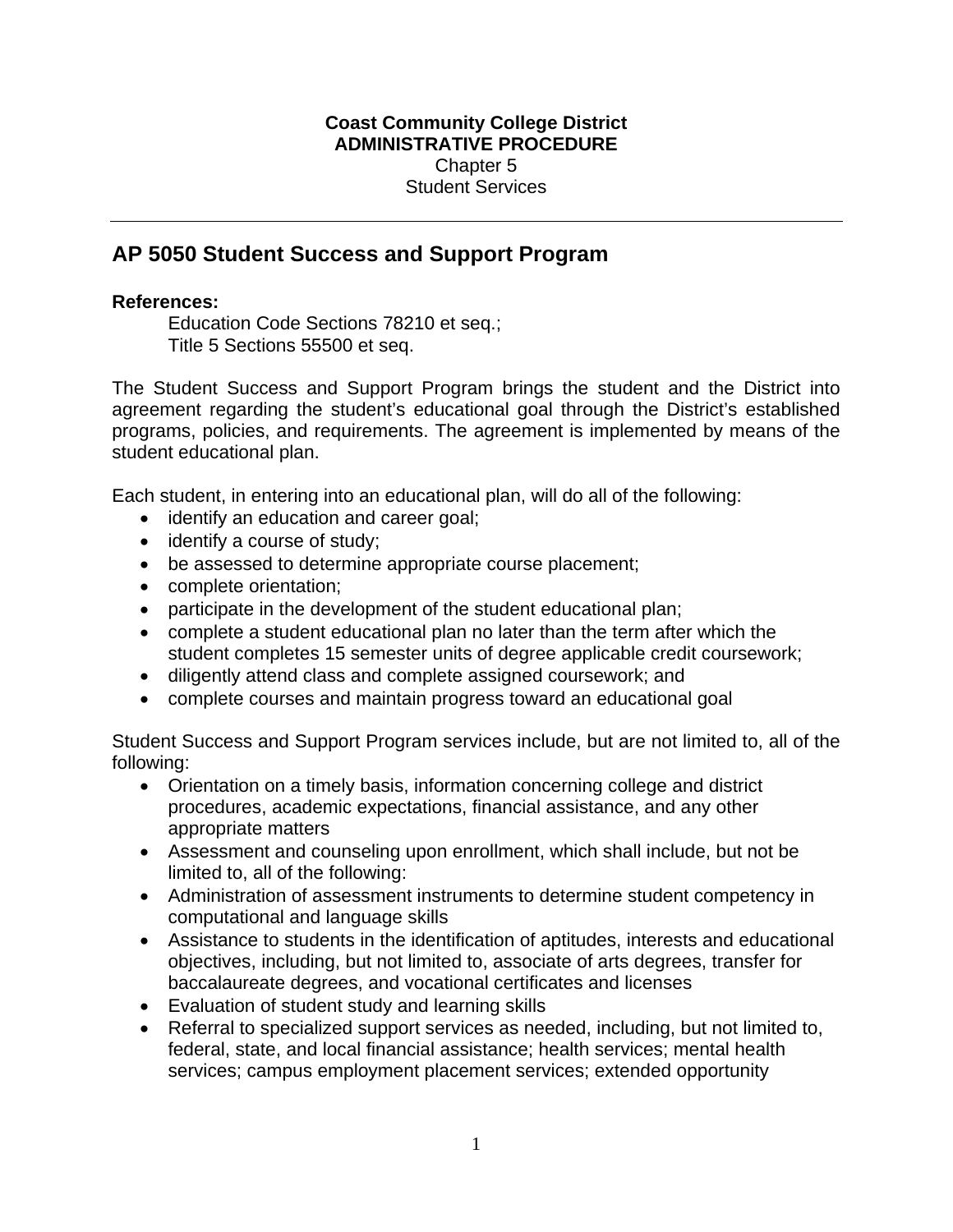programs and services; campus child care services programs that teach English as a second language; and disabled student services

- Advisement concerning course selection
- Follow-up services, and required advisement or counseling for students who are enrolled in remedial courses, who have not declared an educational objective as required, or who are on academic probation.

The District shall not use any assessment instrument except one specifically authorized by the Board of Governors of the California Community Colleges. This restriction applies to the Student Success and Support Program.

Other legal requirements applicable to the Student Success and Support Program include:

Each college shall adopt a Student Success and Support Program plan describing the services to be provided to its students. The plan shall include, but not be limited to:

- (1) a description of the methods by which required services identified above will be delivered;
- (2) a description of the college's process to identify students at risk for academic or progress probation and the college's plan for referral to appropriate interventions or services and coordination with the college's development of its student equity plan.
- (3) a description of partnerships among colleges and with high school districts, workforce agencies, or other community partners to deliver required services.
- (4) the college's budget for services funded through the Student Success and Support Program;
- (5) plans for professional development related to implementation of the Student Success and Support Program;
- (6) a description of the technology support and institutional research necessary to implement this subchapter;
- (7) a description of the college's adopted criteria for exempting students from participation in the required services;
- (8) a description of the college's assessment for placement process, including but not limited to:
- (A) a list of any assessment test(s) and other measures used for English, mathematics, and English as a Second Language course placement.